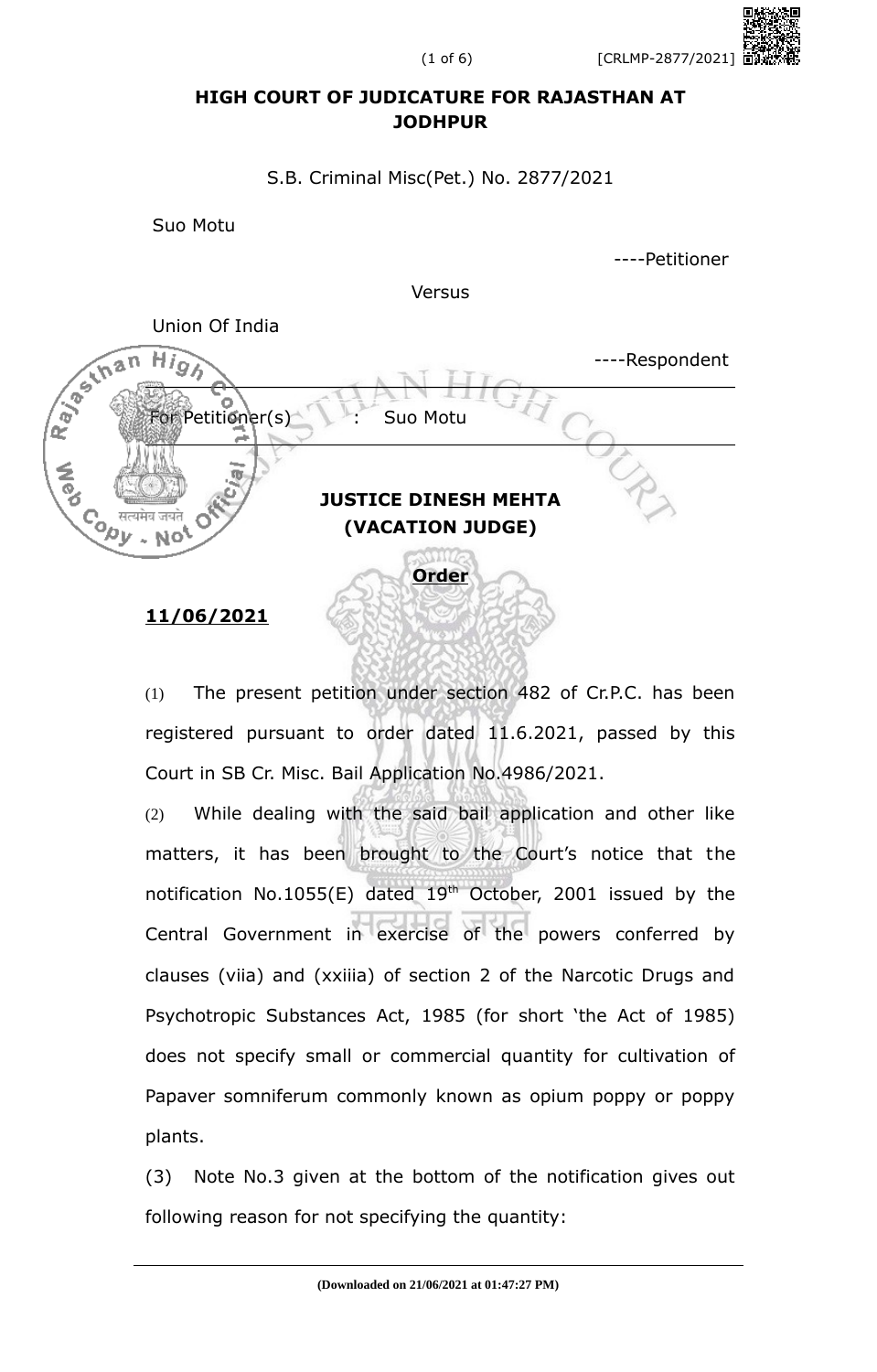"3. "Small Quantity" and "Commercial Quantity""with respect to cultivation of opium poppy is not specified separately as the offence in this regard is covered under cluase (c) of section 18 of the Narcotics Drugs and Psychotropic Substances Act,1985."

(4) In the opinion of this Court since the very cultivation of opium poppy without a license is prohibited under section 18 of<br>the Act of 1985, the view of the Central Government that<br>cultivation of opium poppy irrespective of its of 1985, the view of the Central Government that cultivation of opium poppy irrespective of its quantity is covered by section 18(c) of the Act of 1985, apparently runs contrary to **statutory position. CONTROL** 

(5) of In the face of above stipulation in the notification, each case of cultivation of poppy plants irrespective of number (1 plant or 1 lac plants) is being considered punishable under the provisions of section 18(c) of the Act of 1985 and offenders are being released on bail without ensuring observance of the provisions contained in section 37(1)(b) of the Act of 1985.

(6) The reason for forming the above opinion is based on comparative reading of sections 16, 18 and 20 of the Act of 1985, which provisions deal with the offence and punishment with respect to cultivation of coca Plant, coca leaves, opium plant or poppy plant and cannabis plant respectively.

(7) It will not be out of place to reproduce provisions contained in sections 16, 18 and 20 of the Act of 1985 so as to have a comprehensive look and better understanding of the scheme of the Act of 1985:

"**16**. **Punishment for contravention in relation to coca plant and coca leaves**.-Whoever, in contravention of any provision of this Act or any rule or order made or condition of licence granted thereunder, cultivates any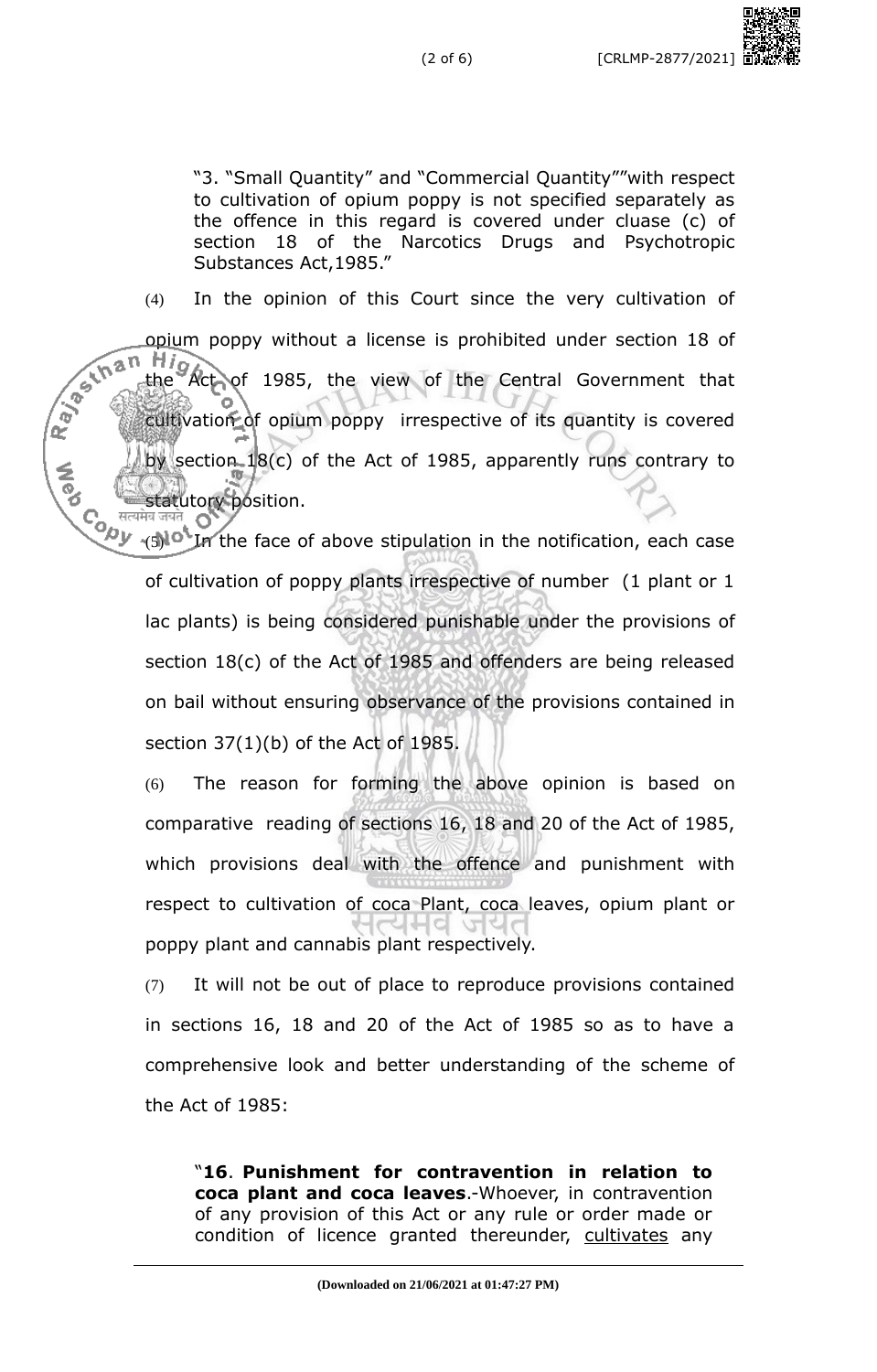coca plant or gathers any portion of a coca plant or produces, possesses, sells, purchases, transports, imports inter-State, exports inter-State or uses coca leaves shall be punishable with rigorous imprisonment for a term which may extend to ten years or with fine which may extend to one lakh rupees.]

**18. Punishment for contravention in relation to opium poppy and opium.** -Whoever, in contravention of any provision of this Act or any rule or order made or condition of licence granted thereunder, cultivates the opium poppy or produces, manufactures, possesses, sells, purchases, transports, imports inter-State, exports inter-High purchases, university in the punishable,

(a) where the contravention involves small quantity, with rigorous imprisonment for a term which may extend to [one year], or with fine which may extend to ten thousand rupees, or with both;

Contra de de la mais de la mais de la mais de la mais de la mais de la mais de la mais de la mais de la mais de la mais de la mais de la mais de la mais de la mais de la mais de la mais de la mais de la mais de la mais de (b) where the contravention involves commercial quantity, with rigorous imprisonment for a term which shall not be less than ten years but which may extend to twenty years and shall also be liable to fine which shall not be less than one lakh rupees which may extend to two lakh rupees:

> Provided that the court may, for reasons to be recorded in the judgment, impose a fine exceeding two lakh rupees;

> (c) in any other case, with rigorous imprisonment which may extend to ten years and with fine which may extend to one lakh rupees.]

> **20. Punishment for contravention in relation to cannabis plant and cannabis**.-Whoever,in contravention of any provisions of this Act or any rule or order made or condition of licence granted thereunder,

(a) cultivates any cannabis plant; or त्यमव जयत

Ray of than

(b) produces, manufactures, possesses, sells, purchases, transports, imports inter-State, exports inter-State or uses cannabis, shall be punishable

 $(i)$  where such contravention relates to clause  $(a)$  with rigorous imprisonment for a term which may extend to ten years and shall also be liable to fine which may extend to one lakh rupees; and

(ii) where such contravention relates to sub-clause (b),

(A) and involves small quantity, with rigorous imprisonment for a term which may extend to [one year], or with fine, which may extend to ten thousand rupees, or with both;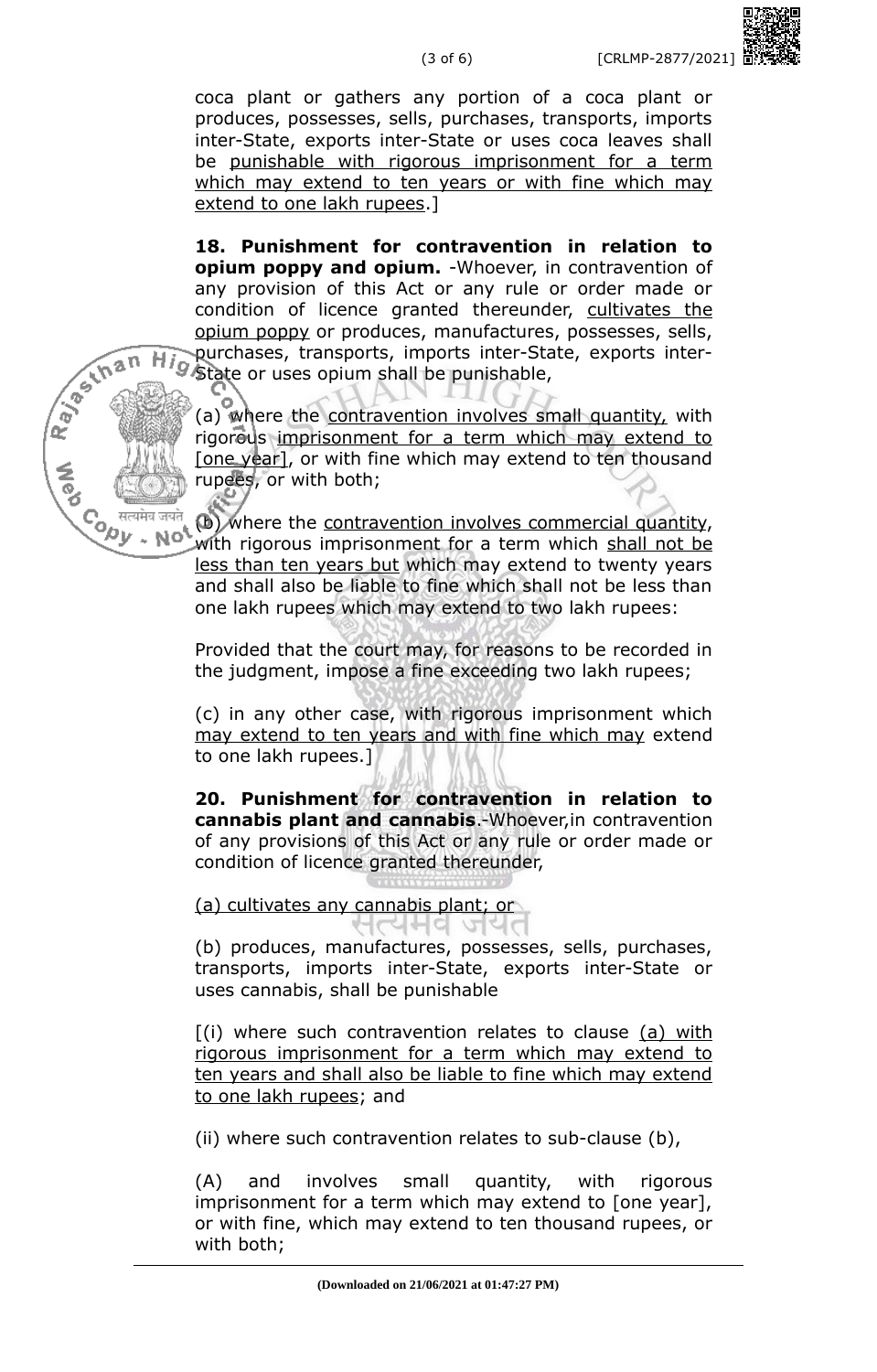(B) and involves quantity lesser than commercial quantity but greater than small quantity, with rigorous imprisonment for a term which may extend to ten years and with fine which may extend to one lakh rupees;

(C) and involves commercial quantity, with rigorous imprisonment for a term which shall not be less than ten years but which may extend to twenty years and shall also be liable to fine which shall not be less than one lakh rupees but which may extend to two lakh rupees:

Provided that the court may, for reasons to be recorded in Hightrovided that the court may, is reason to lakh rupees.]" wined that the court

 $(8)$  If the above provisions are read in juxta position, it comes to fore that in case of cultivation of coca Plant so also in case of sale, **Cody** सत्यमेव जयते purchase of coca leaves, section 16 of the Act of 1985 provides rigorous imprisonment for a term, which may extend to 10 years or fine which may extend to Rs.1 lac. Whereas if the offence relates to cultivation of cannabis Plant, clause (a) of section 20 read with clauses (b)(i) of the Act of 1985 prescribes rigorous imprisonment for a term which may extend to 10 years and also with a fine which may extend to Rs.1 lac. But when it comes to provisions qua cultivation of poppy plants, the offence has been kept at par with the offence of production, manufacture, processing, sale, purchase, transportation, imports inter-State, exports inter-State or use and accordingly punishment under section 18 has been prescribed based on the quantity in question.

(9) It is noteworthy that as a consequence of differently enacted provisions of section 18, the punishment for cultivation of opium poppy too has been made relatable to the quantity and separate punishment has been provided in clause (a), (b) & (c) of Section 18. As per clause (a), if the contraband or prohibited substance involves small quantity, the punishment is upto 1 year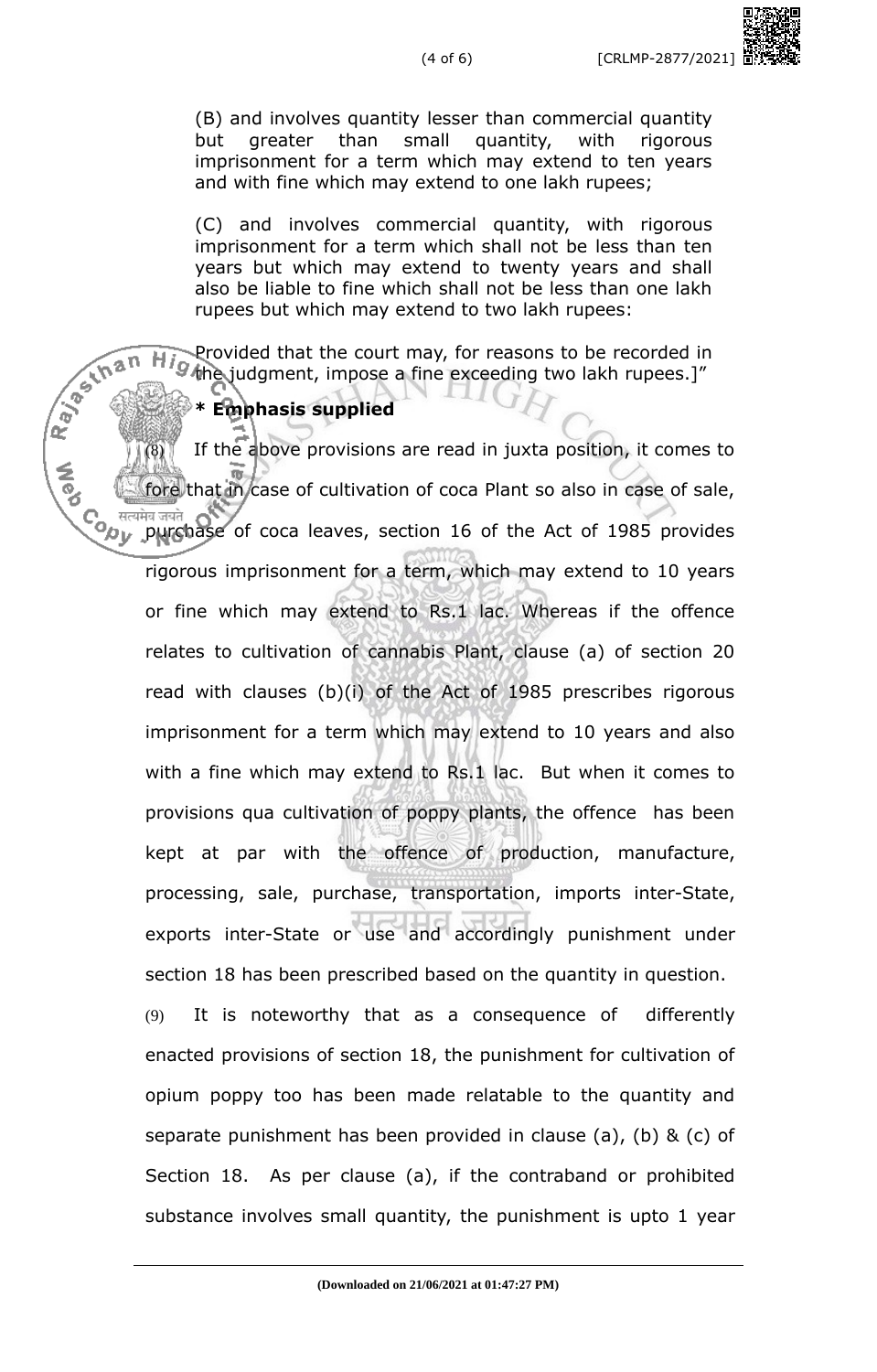or with fine to the extent of Rs.10,000/-. According to clause (b) if the contraband substance involves commercial quantity, the punishment prescribed is minimum 10 years' imprisonment, which may extend to 20 years alongwith fine, which shall not be less than Rs.1 lac. Whereas clause (c) of section 18 lays down imprisonment upto 10 years and fine extendable to Rs.1 lac in the<br>  $\frac{1}{20}$  when  $\frac{1}{20}$  of the Act of 1985. event of a case not being covered by clause (a) and (b) of section 18 of the Act of 1985.

(10) Section 37(1)(b) of the Act of 1985 postulates that in case offence involves commercial quantity the court would afford an **CONTR** सत्यमे**opportunity** of hearing to the Public Prosecutor and record its No, satisfaction of belief that the accused is not guilty of such offence and he is not likely to commit any offence while on bail.

(11) However, on account of Note No.3 appended with the subject notification, regardless of the number of plants (which in a given case may be a lac), an accused/cultivator claims immunity from rigors of section 37(1)(b) of the Act of 1985 and the courts are left with no other option but to do away with the requirements of section 37(1)(b) of the Act of 1985.

(12) Note No.3 in the notification dated 19.10.2001 is,thus,prima facie incongruous and contrary to the provisions of section 18 of the Act of 1985, because the Parliament has held even the cultivation of opium poppy an equally serious offence as its manufacture, processing, production, sale and purchase etc. by the legislature.

(13) For what has been stated hereinabove, this Court deems it expedient to call upon the Central Government to explain the rationale behind insertion of "Note.3" in the notification dated 19.10.2001, instead of prescribing small and commercial quantity.